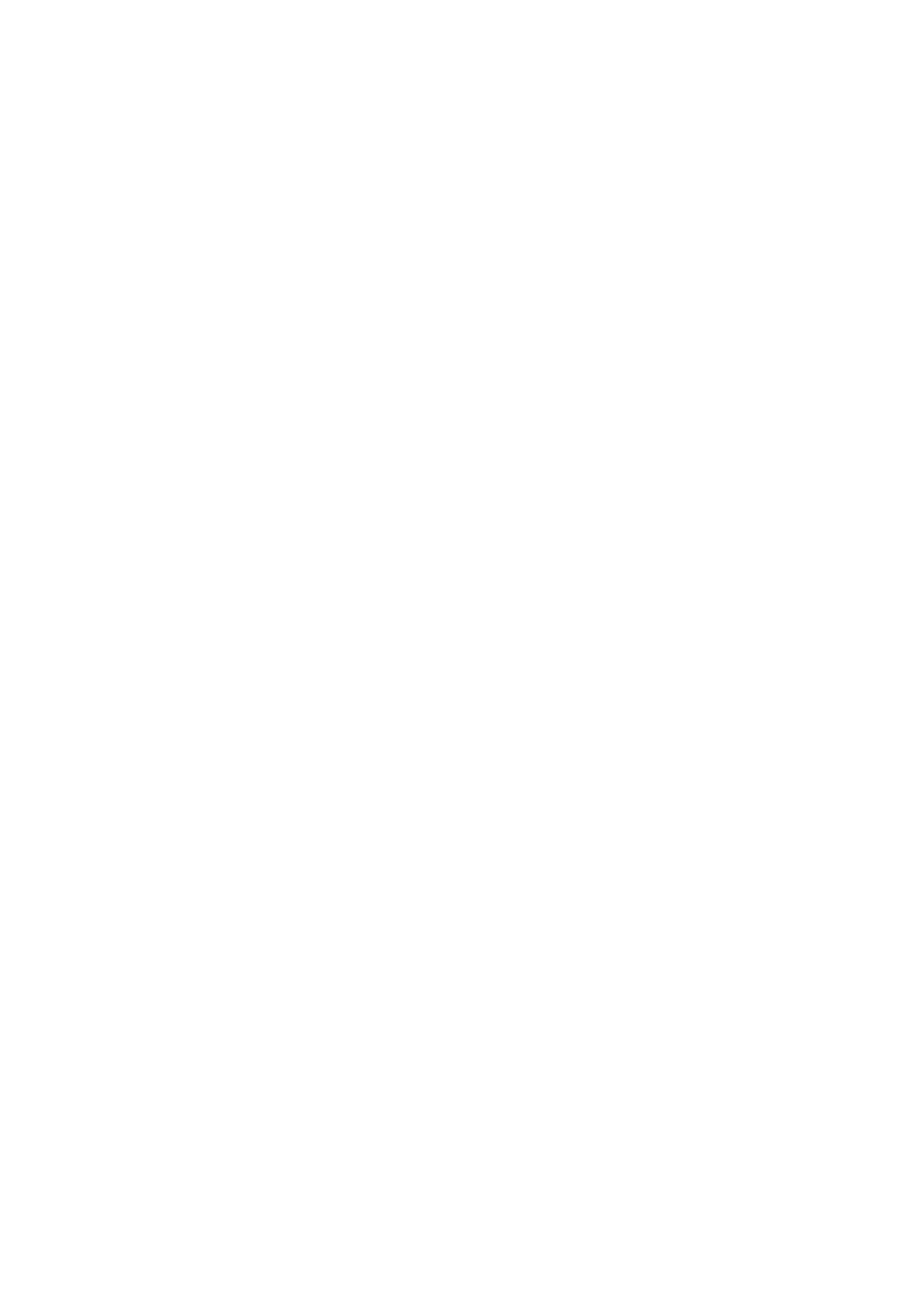## **Table of Contents**

|  |                  |                         | Pages |
|--|------------------|-------------------------|-------|
|  | 10 Appendix 10.1 |                         |       |
|  | 10.1             | <b>Material Sources</b> |       |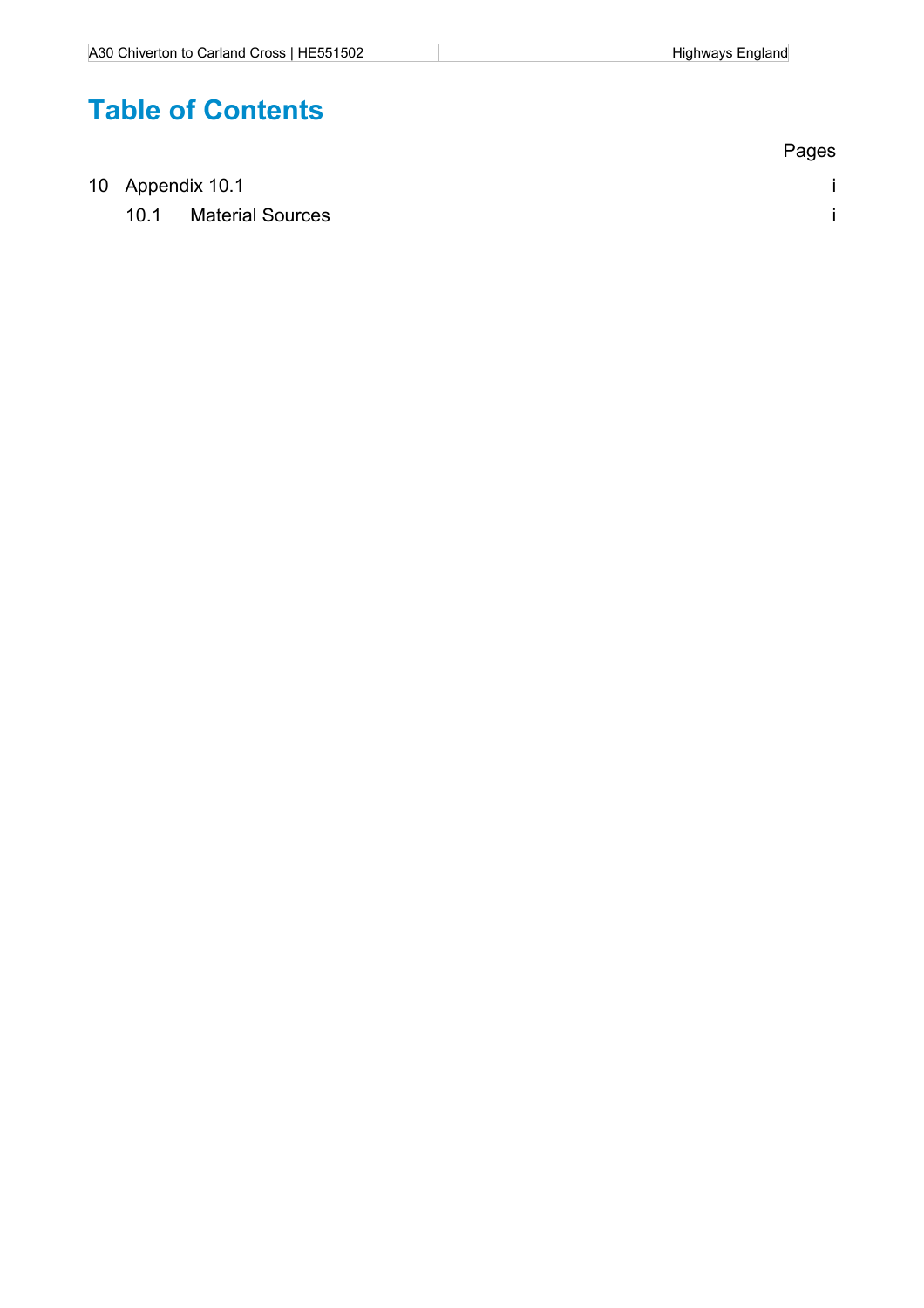## **10 Appendix 10.1**

#### **10.1 Material Sources**

#### **Aggregate**

- 10.1.1 Agaregate Industries, Agaregate plant locations:
	- Billacombe, Plymouth, Devon, PL9 8AJ 84km from Carland Cross
- 10.1.2 Cormac, Aggregate plant locations:
	- Castle-An-Dinas Quarry, Castle Gate, Penzance, Cornwall, TR20 8AG 30km from Chiverton Cross
- 10.1.3 Colas, Aggregate plant locations:
	- Carnsew Quarry, Mabe, Penryn, TR10 9DH 19km from Chiverton Cross
	- Porthoustock, St Keverne, Helston, TR12 6QW 44km from Chiverton Cross
- 10.1.4 Hanson, Aggregate plant locations:
	- Hingston Down Quarry, Gunnislake, Cornwall, PL18 9AU 68km from Carland Cross
- 10.1.5 Tarmac, Aggregate plant locations:
	- Quickbridge, Cornwood, Ivybridge, Devon, PL21 9PW 96km from Carland **Cross**

#### **General Fill Import**

 Local China Clay quarries (10-15 miles away) proposed for the small amount of import proposed on the project to drive the early programme. Note that China Clay industrial Waste (CCW) can be used as partial replacement of fine aggregate in concrete, and is local to the scheme, where it's use has the potential to cut Co2 emissions in both the raw material and transportation distance (see Concrete below).

#### **Concrete**

- 10.1.7 Aggregate Industries are the major company in the South West. More local industries would require upskilling (opportunity for the project). There are 3 local plants which have the capacity to only produce 30-60m<sup>3</sup> per hour. The supply would therefore need to be supplemented by national industry. On site concrete yard could be created for the project which would make use of local labour and the local raw materials. Suppliers and local plant locations are provided below.
- 10.1.8 Aggregate Industries, Bardon Concrete plant locations:
	- Melbur Block Works, Summercourt, Newquay, Cornwall, TR8 5UA 9.5km from Carland Cross
	- Highburrow Lane, Pool Industrial Estate, Redruth, Cornwall, TR15 3RN 13km from Chiverton Cross
	- Longdowns, Halvasso, Penryn, Cornwall, TR10 9BZ 19km from Chiverton Cross
- 10.1.9 Maen Karne, Concrete plant locations: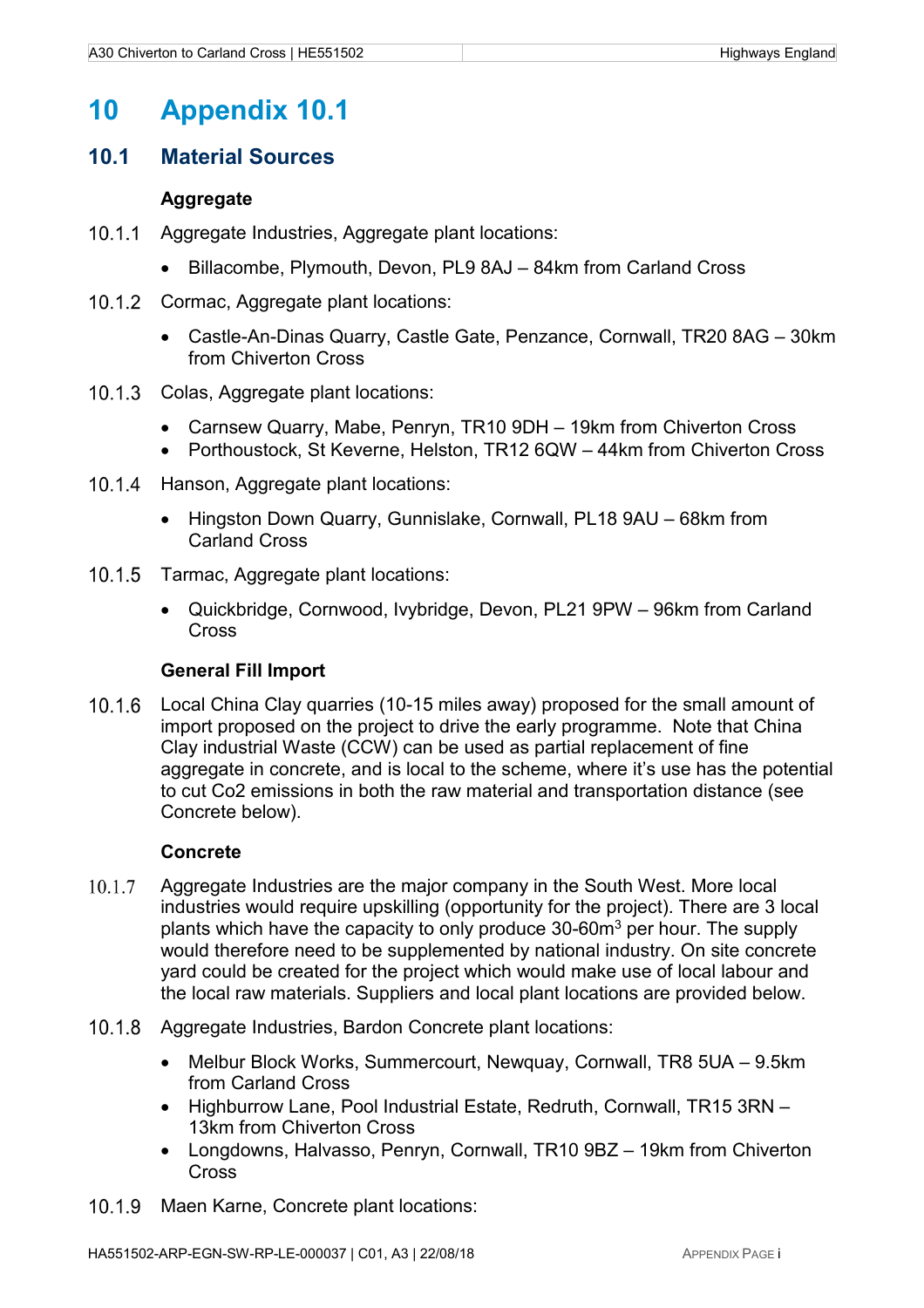- Melbur Works, Summercourt, Newquay, Cornwall, TR8 5UA 9.5km from Carland Cross
- Chywoon Quarry, Longdowns, Penryn, Cornwall, TR10 9AF 16km from Chiverton Cross
- 42 Upton Towans, Hayle, Cornwall, TR27 5BL 23km from Chiverton Cross

10.1.10 Hanson, Concrete plant locations:

- Hingston Down Quarry, Gunnislake, Cornwall, PL18 9AU 68km from Carland Cross
- Herdbury Quarry, Ivyleaf Hill Bush, Bude, Cornwall, EX23 9LD 75km from Carland Cross
- Cattedown Site, Shapters Way, Cattedown, Plymouth, Devon, PL4 0RU 83km from Carland Cross
- 10.1.11 Tarmac, Concrete plant locations:
	- None at present, although Tarmac are exploring options to invest in Cornwall and Devon

#### **Asphalt**

- 10.1.12 Suppliers and local plant locations for sourcing asphalt are provided below.
- 10.1.13 Aggregate Industries, Asphalt plant locations:
	- Melbur Block Works, Summercourt, Newquay, Cornwall, TR8 5UA 9.5km from Carland Cross
- 10.1.14 Hanson, Asphalt plant locations:
	- Hingston Down Quarry, Gunnislake, Cornwall, PL18 9AU 68km from Carland Cross
- 10.1.15 Tarmac, Asphalt plant locations:
	- None at present, although Tarmac are exploring options to invest in Cornwall and Devon

#### **Steel**

10.1.16 The steel supplier would be a national supplier. The closest available supplier would likely be from Somerset or South Wales.

#### **Pre-cast reinforced concrete**

10.1.17 Most precast factories are in the Midlands. On site pre-cast vard could be created for the project which would make use of local labour.